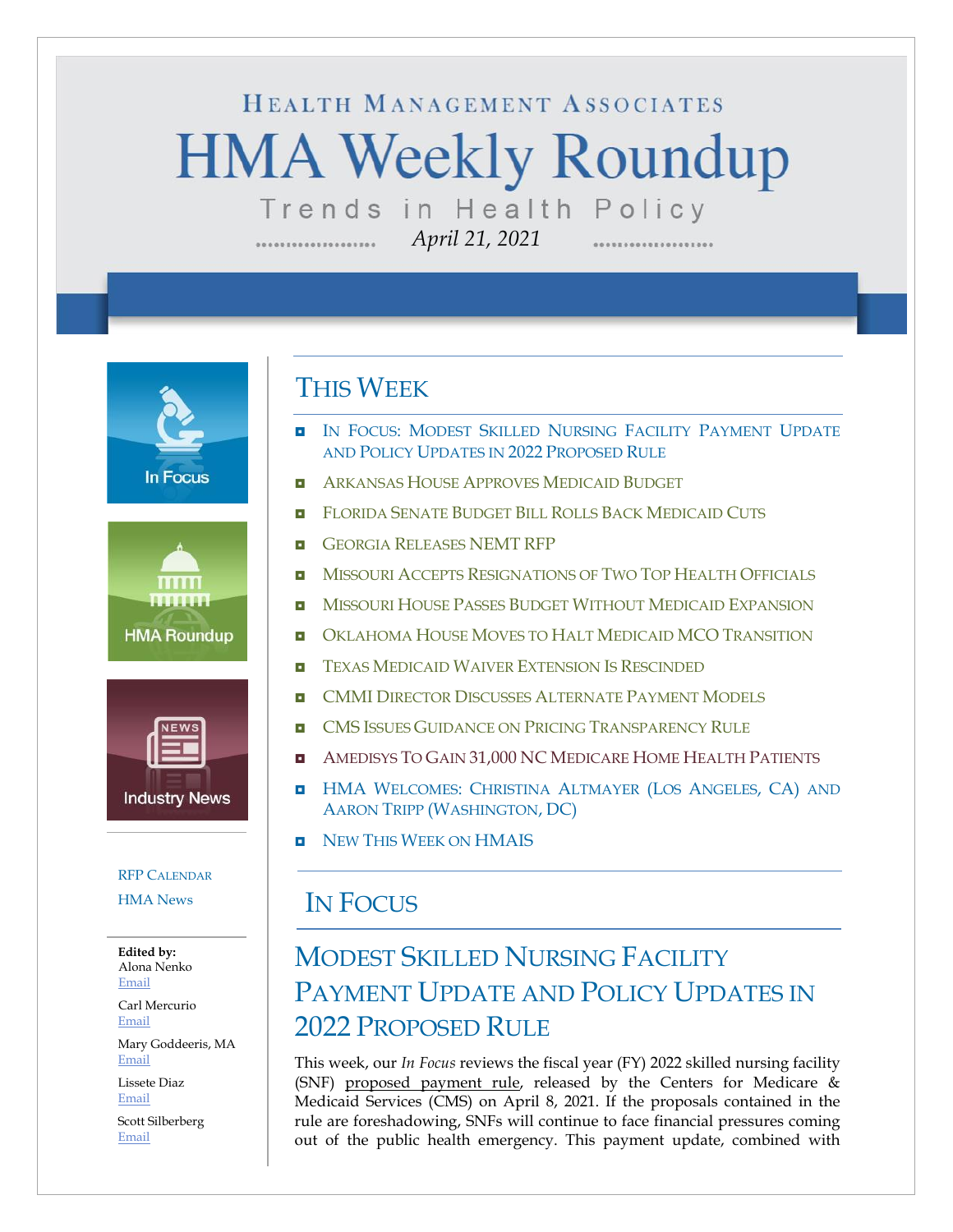other policy proposals, is likely to lead to the smallest payment update since the Medicare Access and CHIP Reauthorization Act of 2015 set a 1 percent increase in FY 2018. The rule proposes a net payment update of 1.3 percent after accounting for forecast error and the multifactor productivity adjustment. In addition to the payment update, CMS proposes changes to the SNF Quality Reporting Program (QRP), and the SNF Value-Based Program (VBP) for FY 2022. Notably, CMS proposes an eventual payment correction to achieve a budget neutral implementation of the Patient-Driven Payment Model (PDPM) that could result in a 5 percent rate reduction.

### **Payment Proposals**

### Patient-Driven Payment Model (PDPM) Updates

In October 2019, CMS changed the reimbursement methodology for SNF payments from resource utilization groupings (RUGs), which was largely based on therapy minutes provided, to the Patient Driven Payment Model (PDPM), which is driven by clinical characteristics. CMS identified an unintended increase in payments of approximately 5 percent, or \$1.7 billion in FY 2020, the first year of the payment system change. As PDPM was to be implemented in a budget neutral manner, CMS is seeking feedback on a potential methodology for recalibrating the adjustment that would account for the potential effects of the COVID without compromising the accuracy of the adjustment. In particular, CMS is asking for comments on whether any necessary adjustment should be delayed or phased in over time to provide payment stability. The SNF industry will oppose the cuts. However, recognizing that they are likely inevitable there will be a strong push for both a delayed and phased approach particularly as many SNFs are still struggling to recover from the impact of COVID.

CMS continues to monitor and make changes to clinical group mapping based on ICD-10 diagnoses and include those changes in the rulemaking process. For the most part, this involves recategorizing what clinical groups given diagnoses fall into. This rule includes 6 such changes often moving diagnoses from or to return to provider and across the various clinical groupings.

### Medicare Part A SNF Payment Update

CMS estimates an increase of approximately \$444 million in Medicare Part A payments to SNFs in FY 2022 based on the payment update. The estimate reflects an update to the payment rates of 1.3 percent, based on a 2.3 percent market basket update, less a 0.8 percentage point forecast error adjustment, and a 0.2 percentage point multifactor productivity adjustment. Additionally, there is a \$1.2 million decrease due to the proposed rate reduction accounting for the blood-clotting factors exclusion in consolidated billing. These figures do not incorporate the SNF VBP reductions that are estimated to be \$184 million.

### Value-Based Program

Given all that has occurred due to COVID, CMS proposes to suppress the SNF 30-Day All-Cause Readmission Measure which is the basis for the SNF VBP. Subsequently, the proposal is to assign a performance score of zero to all participating SNFs, essentially leveling the playing field. To maintain compliance with the existing payback percentage policy CMS proposes to reduce the otherwise applicable federal per diem rate for each SNF by 2 percent and award SNFs 60 percent of that withhold, resulting in a 1.2 percent payback percentage to those SNFs, except for SNFs that are subject to the Low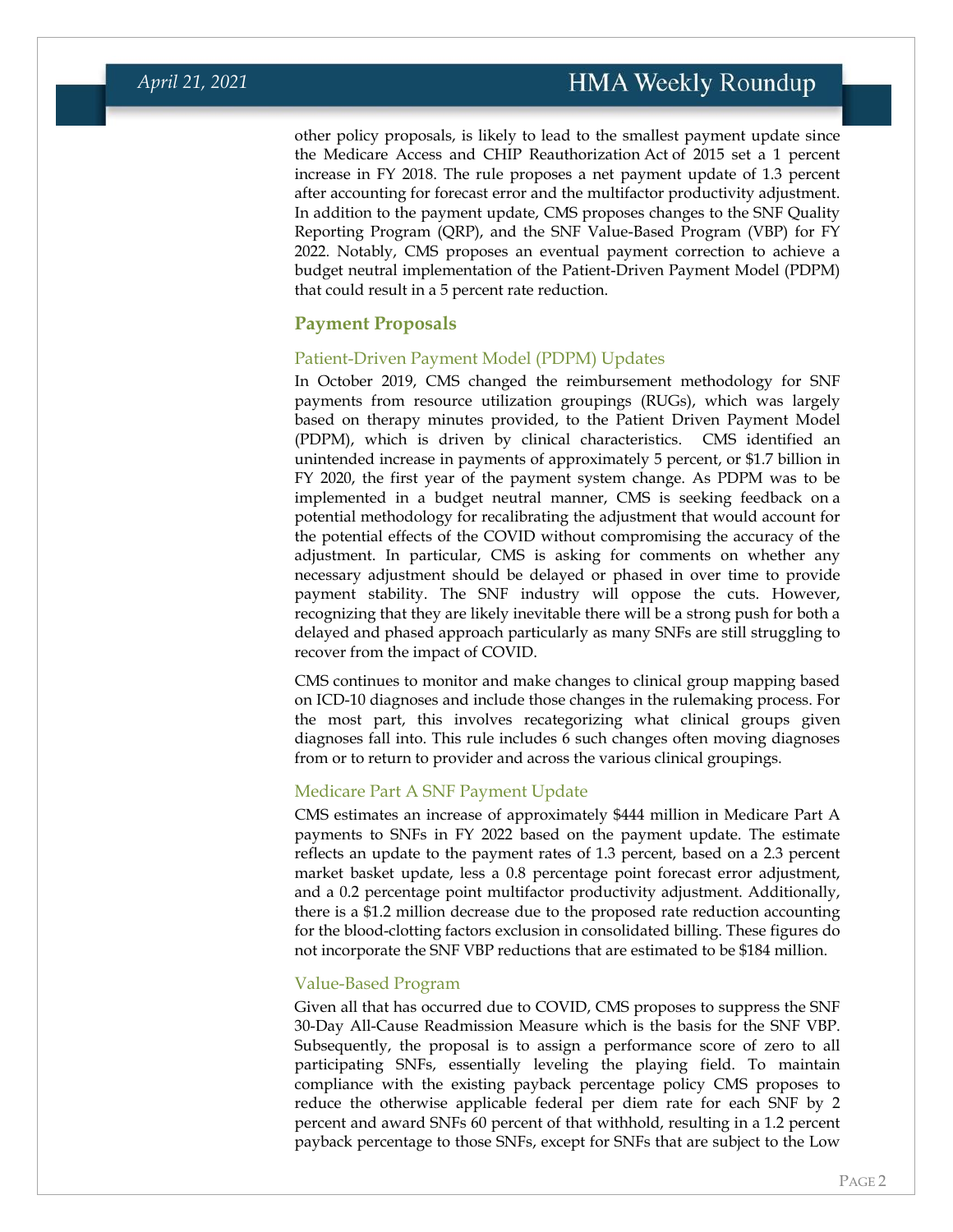Volume Adjustment policy who receive 100 percent of their withholding. Due to provisions from the Consolidated Appropriations Act, 2021 allowing the Secretary to expand the SNF VBP program and apply up to ten measures for payments beginning in FY 2024, CMS is seeking feedback on the expansion of the program. This could include collecting data on all residents of a nursing home regardless of the payer as a truer representation of the quality of care overall.

#### Rebasing

CMS proposes to rebase and revise the SNF market basket to improve payment accuracy under the SNF PPS by proposing to use a 2018-based SNF market basket to update the PPS payment rates, instead of the 2014-based SNF market basket. This is a typical pattern of rebasing after four years.

### **Quality Reporting Program**

The SNF QRP is a pay-for-reporting program. SNFs that do not meet reporting requirements may be subject to a 2 percent reduction in their annual update. CMS proposes two new measures – Healthcare-Associated Infections and COVID Vaccination Coverage among Healthcare Personnel – and updates the specifications for the Transfer of Health Information to exclude SNF discharges to home health or hospice from the denominator to avoid double counting.

### **Other Regulatory Activity**

In tandem with the release of the proposed rule, CMS issued a [policy memo](https://www.cms.gov/files/document/qso-21-17-nh.pdf) announcing the termination of several 1135 waivers related to resident transfers, care planning, and timeframes for assessments. These waivers will end on May 10, 2021. As the public health emergency continues to evolve, CMS continues to review the need for waivers that have been implemented. One of the most significant waivers, that of the 3-day prior hospitalization requirement, remains in effect. The most recent update of the **blanket waivers** [for health care providers](https://www.cms.gov/files/document/summary-covid-19-emergency-declaration-waivers.pdf) also includes these changes.

### **Implications**

Nursing homes remain in the spotlight given the enormous effects of the pandemic on older adults and particularly those residing in congregate care settings. Reform recommendations are coming from many areas including proposals from [industry associations](https://leadingage.org/sites/default/files/Overview%20-%20Care%20for%20Our%20Seniors%20Act.pdf) calling for additional funding through Medicaid, new allowable cost guidelines, and reform to VBP programs, particularly at the state level. The National Academies of Sciences, Engineering, and Medicine through the [Committee on the Quality of Care in](https://www.nationalacademies.org/our-work/the-quality-of-care-in-nursing-homes)  [Nursing Homes](https://www.nationalacademies.org/our-work/the-quality-of-care-in-nursing-homes) is completing a comprehensive review of care delivery, regulation, reimbursement, and quality to develop a set of findings and recommendations for improving the quality of care in today's nursing homes. It is clear that change remains on the horizon for nursing homes including downward pressure on Medicare reimbursement, how state Medicaid agencies will react to Medicare payment system change as well as a renewed focus on quality improvement, and market pressures increasing the demand for care delivered in people's homes. The impacts of these reform efforts taken together will be significant for the nursing home industry, state Medicaid agencies, health plans, and people in need of post-acute and long-term care. For questions, please contact HMA Senior Consultant [Aaron Tripp.](mailto:atripp@healthmanagement.com)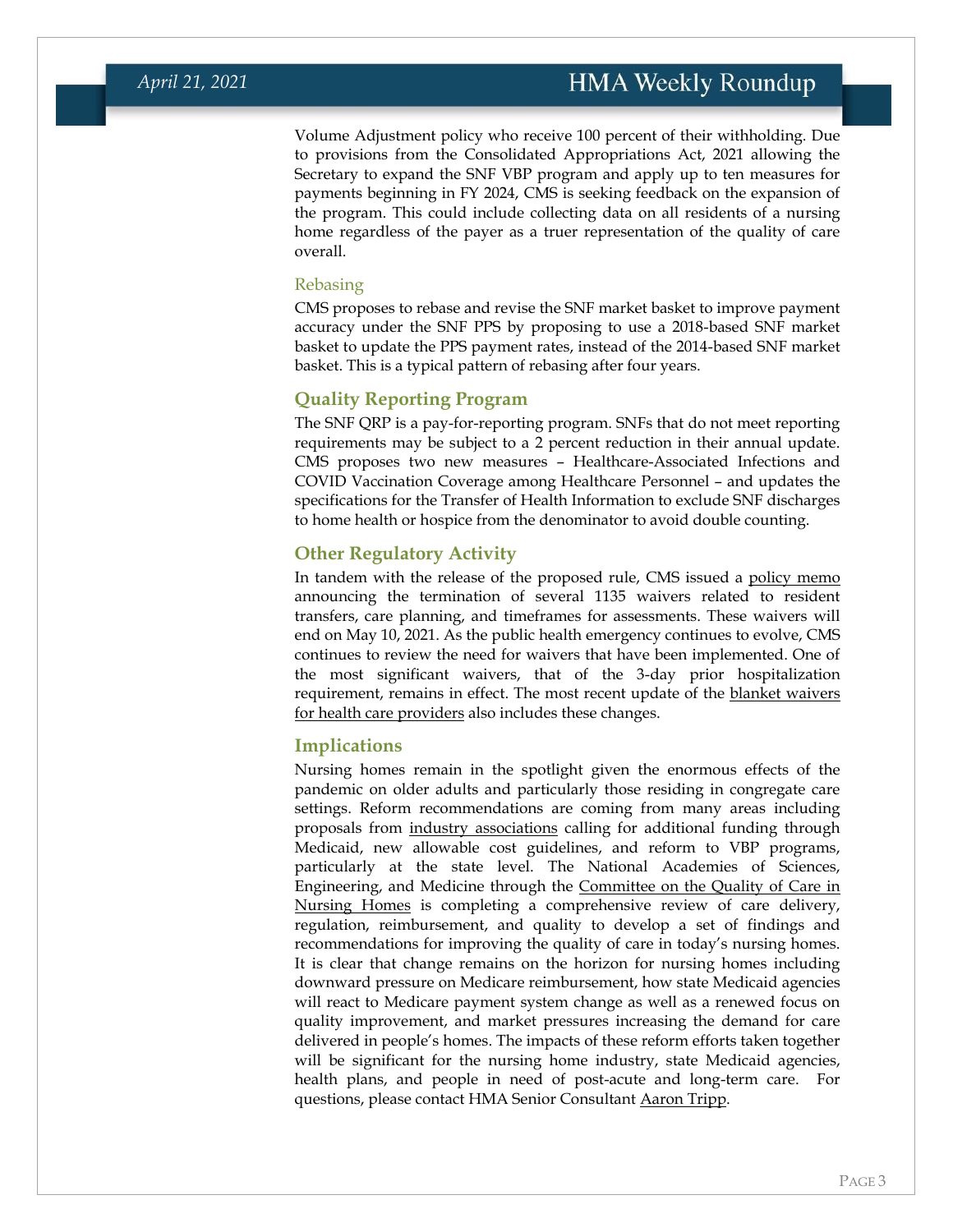

# <span id="page-3-0"></span>*Arkansas*

**Arkansas House Approves Medicaid Budget.** *The Arkansas Democrat-Gazette* reported on April 21, 2021, that the Arkansas House has finally approved a fiscal 2022 budget bill, including funding for the state's traditional Medicaid program and Medicaid expansion, after multiple tries. The budget bill now heads to Governor Asa Hutchinson's desk. [Read More](https://www.arkansasonline.com/news/2021/apr/21/medicaid-funding-gains-houses-ok/)

# <span id="page-3-1"></span>*Florida*

**Florida Medicare Advantage Plan Is Cited in Federal Audit.** *Health News Florida* reported on April 20, 2021, that a Humana Medicare Advantage plan operating in Florida improperly collected nearly \$200 million in 2015 overpayments tied to diagnoses that did not match medical records, according to an audit conducted by the U.S. Department of Health and Human Services' Office of Inspector General (OIG). The audit, conducted from February 2017 to August 2020, recommends that Humana repay the funds. [Read More](https://health.wusf.usf.edu/npr-health/2021-04-20/humana-inc-overcharged-medicare-nearly-200-million-federal-audit-finds)

**Florida Senate Budget Bill Rolls Back Medicaid Cuts.** *Florida Politics* reported on April 18, 2021, that the latest Florida Senate health care budget plan for fiscal year 2022 rolls back previously proposed Medicaid cuts. The Senate's original proposed budget included more than \$250 million in cuts to Medicaid inpatient and outpatient rates as well as \$77 million worth of funding cuts for hospitals that serve Medicaid patients. The state House approved a budget bill that includes \$226 million in critical care cuts and \$80 million in cuts to nursing homes. [Read More](https://floridapolitics.com/archives/421316-senate-rolls-back-medicaid-cuts-in-first-health-care-budget-offer/)

# <span id="page-3-2"></span>*Georgia*

**Georgia Releases Non-Emergency Medical Transportation RFP.** The Georgia Department of Community Health (DCH) issued on April 14, 2021, a request for proposals (RFP) to procure vendors to provide non-emergency medical transportation (NEMT) to Medicaid beneficiaries in five regions across the state. DCH will award a contract to one provider for each of the five regions, with no more than three regions per provider. Contracts will run from the date of award until the end of the state fiscal year, with five one-year optional renewals. Proposals are due June 3. Awards are expected to be announced on January 18, 2022, with an intent to award on January 6.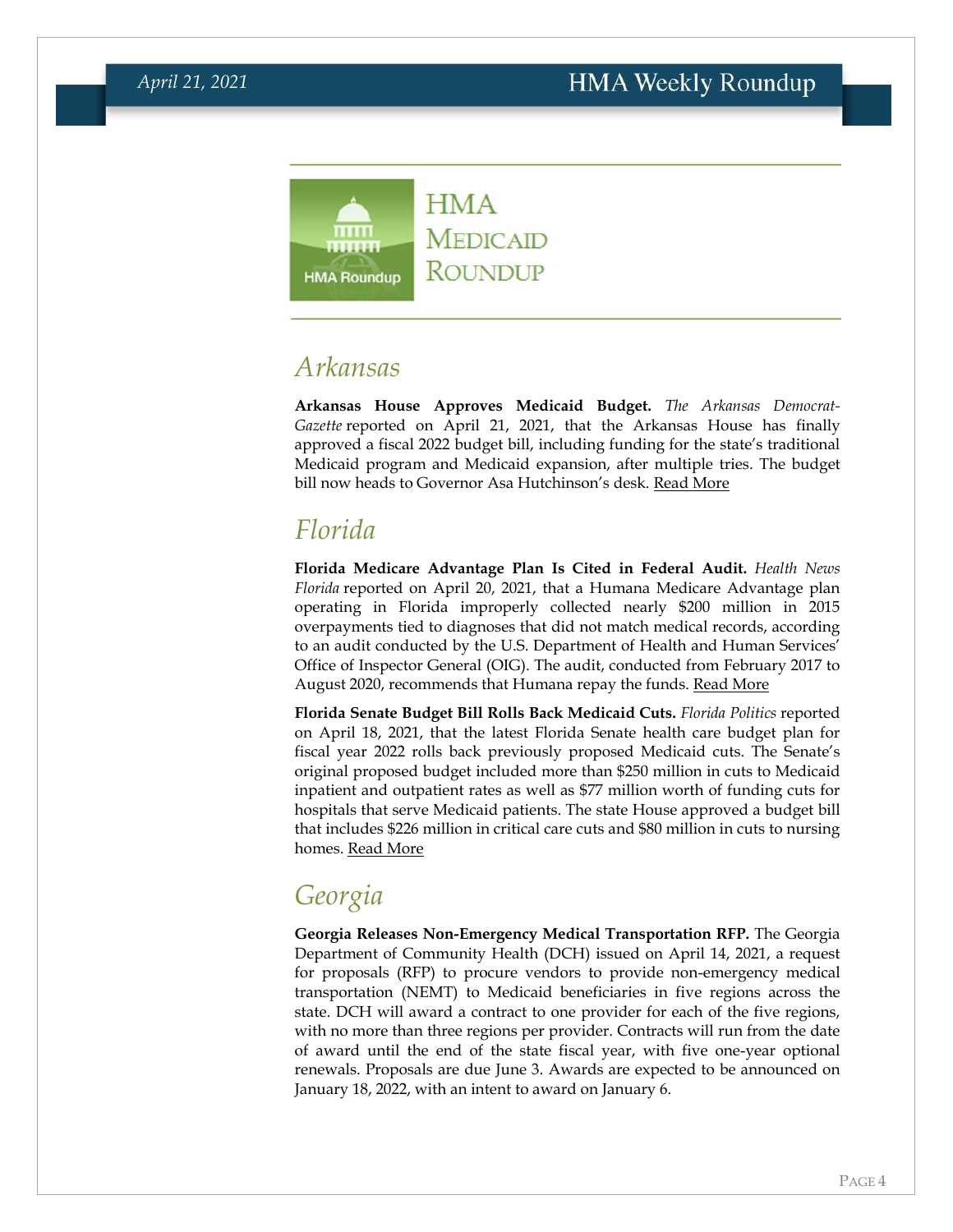**Georgia Releases Medicaid Quality Report.** *Georgia Health News* reported on April 15, 2021, that the Georgia Department of Community Health released a long-awaited Medicaid quality report detailing state strategies to address health disparities, improve health outcomes, and ensure access to care. In particular, the report outlined ways the state Medicaid program can decrease the state's maternal mortality rate by 3 percent by the end of 2023, decrease the rate of low-birth-weight infant deliveries, and improve prenatal and postpartum care. The report also includes a "value-based payment" plan. Read [More](https://www.georgiahealthnews.com/2021/04/long-delayed-medicaid-report-outlines-ambitious-strategies/)

### *Illinois*

**House Introduces Bill to Extend Medicaid Coverage to ABA Therapy Services.** *The News-Gazette* reported on April 19, 2021, that an Illinois House bill, introduced by Representative Deb Conroy (D-Villa Park), would extend Medicaid coverage to behavioral therapy treatments for children diagnosed with autism spectrum disorder, including applied behavior analysis therapy. The state already mandates that private insurance covers autism treatment. The legislation would simplify licensing and certification for Medicaid coverage of behavioral therapy starting July 1, 2022. [Read More](https://www.news-gazette.com/news/house-bill-would-free-up-medicaid-spending-for-autism-treatment/article_5fa64f1e-e4a8-51fa-8a0d-67b99d4a40a9.html)

# *Indiana*

**Indiana to Extend Medicaid Postpartum Coverage to Full Year.** *The Greensburg Daily News* reported on April 16, 2021, that Indiana's biennium fiscal 2022-23 budget contains a provision that would extend Medicaid postpartum coverage from 60 days to a full year. Indiana expects the coverage extension to cost \$4.2 million in fiscal 2022 and \$3.9 million in fiscal 2023. [Read](https://www.greensburgdailynews.com/news/around_indiana/indiana-budget-expands-medicaid-coverage-for-new-mothers/article_5a7704d8-9ecf-11eb-8615-a32b0f21a082.html)  [More](https://www.greensburgdailynews.com/news/around_indiana/indiana-budget-expands-medicaid-coverage-for-new-mothers/article_5a7704d8-9ecf-11eb-8615-a32b0f21a082.html)

### *Iowa*

**Senators Insert Mental Health Funding Takeover Into Budget Bill.** *The Gazette* reported on April 19, 2021, that Iowa Senators pushing for a state takeover of mental health funding have inserted the proposal into a fiscal 2022 budget bill. Mental health funding is currently supported by local property taxes. Also inserted into the budget bill is a proposal to establish a real-time verification system for public assistance programs managed by the Department of Human Services. [Read More](https://www.thegazette.com/government-politics/budget-bill-highlights-iowa-gop-differences/)

# <span id="page-4-0"></span>*Missouri*

**Missouri Accepts Resignations of Two Top Health Officials.** *The St. Louis Post-Dispatch* reported on April 20, 2021, that Missouri Department of Health and Senior Services (DHSS) director Randall Williams, M.D., and chief operating officer Drew Erdmann have resigned. Robert Knodell, who is Governor Mike Parson's deputy chief of staff, will serve as acting director of DHSS effective immediately. [Read More](https://www.stltoday.com/news/local/govt-and-politics/state-health-director-coo-out-amid-shake-up-in-missouri-governor-s-office/article_029ec88e-62af-52da-82ac-9b1e41f137d6.html)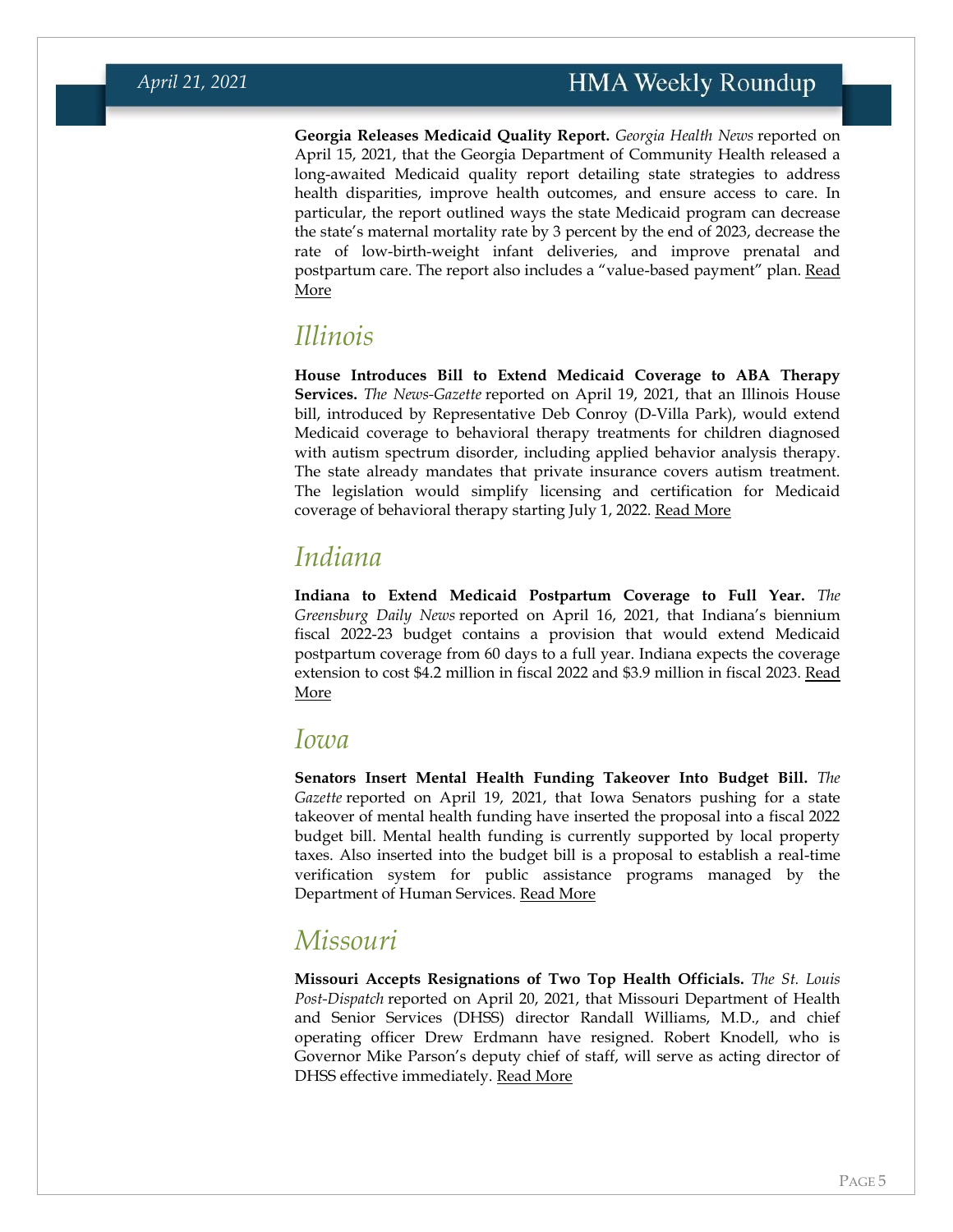**Missouri House Passes Budget Bill Without Medicaid Expansion Funding.**  *The Associated Press* reported on April 15, 2021, that the Missouri House approved a budget bill without funding for Medicaid expansion. Instead, funds initially intended for Medicaid expansion will go to nursing homes and individuals with intellectual and developmental disabilities. The bill now heads to the state Senate. Voters in Missouri approved a Medicaid expansion ballot measure, which requires the state to expand by July 2021. [Read More](https://apnews.com/article/health-columbia-medicaid-constitutions-michael-brown-d2b1c51a510fa42dedca75cba29995be)

# *New Jersey*

### HMA Roundup – Karen Brodsky (Email [Karen\)](mailto:kbrodsky@healthmanagement.com)

**New Jersey Releases Self-Direction Guide for Individuals with Disabilities.**  The New Jersey Division of Developmental Disabilities in collaboration with The Boggs Center on Developmental Disabilities released in April 2021, a guide aimed at helping individuals with disabilities better control the home and community-based services they receive, including increased choice and control over how and from whom a person receives supports. <u>[Read More](https://www.nj.gov/humanservices/ddd/documents/understanding-self-directed-services-and-role-of-supports-broker.pdf)</u>

# <span id="page-5-0"></span>*Oklahoma*

**Oklahoma House Advances Bill to Halt State's Planned Medicaid Managed Care Transition.** *Public Radio Tulsa* reported on April 21, 2021, that the Oklahoma House advanced a bill that would halt the state's transition to Medicaid managed care. The bill, introduced by state Representative Marcus McEntire (R-Duncan), would instead transition the program to a state-run managed care organization under the Oklahoma Health Care Authority. The bill now heads to the state Senate. Governor Kevin Stitt is likely to veto the bill if it reaches his desk. [Read More](https://www.publicradiotulsa.org/post/house-sends-senate-bill-stop-stitts-plan-medicaid-managed-care#stream/0)

### *Tennessee*

**Tennessee Proposes to Integrate I/DD Services into Medicaid Managed Care.** Tennessee announced on March 31, 2021, that it proposed to integrate services for individuals with intellectual and developmental disabilities (I/DD) into Medicaid managed care through an amendment to its TennCare III Section 1115 waiver demonstration. The waiver amendment would also assign inmates of public institutions to TennCare Select, a prepaid inpatient health plan, and would make a "technical clarification to employment and Community First CHOICES populations." The public comment period runs from April 15 through May 15, 2021. [Read More](https://content.govdelivery.com/accounts/USCMSMEDICAID/bulletins/2cd2c06)

### <span id="page-5-1"></span>*Texas*

**Texas Medicaid Waiver Extension Is Rescinded, Including Funding for Uncompensated Care.** *State of Reform* reported on April 16, 2021, that the Centers for Medicare & Medicaid Services (CMS) has rescinded its approval of a 10-year extension of the Texas Medicaid Section 1115 waiver, which included funding for uncompensated care in the absence of a Medicaid expansion program. The Trump administration had approved the extension through 2030. The current waiver expires on September 30, 2022. [Read More](https://stateofreform.com/featured/2021/04/cms-rescinds-texas-1115-waiver/)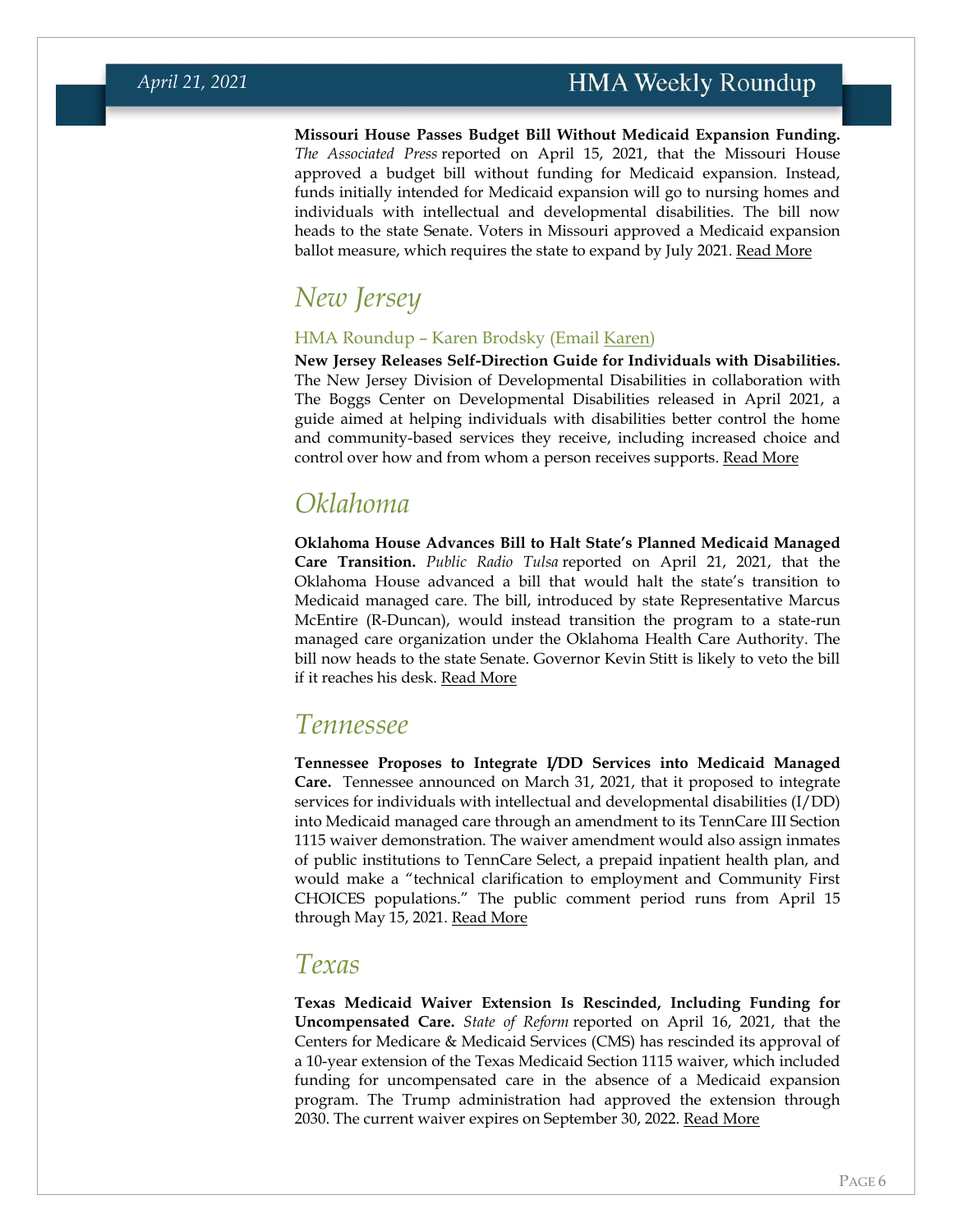**Texas Bill to Extend Medicaid Postpartum Coverage Gets Initial House Approval.** *KXAN* reported on April 14, 2021, that the Texas House gave initial approval to a bill that would extend Medicaid postpartum coverage from 60 days to a full year for about 130,000 new mothers. The bill faces a final House vote before heading to the Senate. [Read More](https://www.kxan.com/news/texas-politics/texas-house-approves-expanding-medicaid-coverage-for-new-moms-to-1-full-year-after-giving-birth/)

# <span id="page-6-0"></span>*National*

**KFF Lists Potential Uses for New Federal HCBS Funds in Proposed American Jobs Plan.** Kaiser Family Foundation (KFF) reported on April 20, 2021, that additional federal funds earmarked for Medicaid home and community-based services through the proposed American Jobs Plan could be used to support the Money Follows the Person program, direct care worker wages, and increased eligibility. [Read More](https://www.kff.org/medicaid/issue-brief/how-could-400-billion-new-federal-dollars-change-medicaid-home-and-community-based-services/)

**CMMI Director Outlines Approach Towards Alternate Payment Models in Medicare, Medicaid.** *CQ* reported on April 20, 2021, that Center for Medicare and Medicaid Innovation (CMMI) director Elizabeth Fowler is examining alternate payment models aimed at reducing health disparities, improving care coordination among dual eligibles, and reducing program spending in Medicare and prescription drugs. Earlier this month, the CMMI delayed implementation of the Geographic Direct Contracting model, withdrew a change to a Medicare Part D prescription drug pilot that would have restricted access to specific specialty drugs, and delayed start dates for pilots aimed at kidney disease. [Read More](https://plus.cq.com/doc/news-6197044)

**House Bill Extending Medicaid to Inmates Comes Up in Committee Hearing.** *State of Reform* reported on April 16, 2021, that a bill allowing states to make Medicaid coverage available for incarcerated individuals up to 30 days prior to release came up during a U.S. House Energy & Commerce Health Subcommittee hearing on substance abuse and the opioid epidemic. Congressman Paul Tonko (D-NY), who sponsored the Medicaid Reentry Act, said the bill would help reduce opioid overdoses. [Read More](https://stateofreform.com/news/2021/04/committee-discusses-bill-to-extend-medicaid-coverage-to-inmates-prior-to-release/)

**Health Systems, Insurers Compete Over Specialty Drugs.** *Modern Healthcare* reported on April 16, 2021, that health systems and insurers are competing over specialty drugs, with health plans acquiring specialty pharmacies to keep drug spending within vertically integrated operations. At least one health system reported losing patients to vertically integrated payers or pharmacy benefit management-owned specialty pharmacies. [Read More](https://www.modernhealthcare.com/care-delivery/hospitals-face-specialty-pharmacy-challenges-insurer-competition)

**FCC to Distribute Initial \$150 Million of Newly Available Telehealth Funds.**  *Modern Healthcare* reported on April 15, 2021, that the Federal Communications Commission (FCC) will accept applications for the second round of its COVID-19 telehealth program from April 29 through May 6, with plans to distribute the first \$150 million of the additional \$250 million allocated by Congress. The first round was \$200 million, of which the FCC had distributed \$120 million to 539 organizations through January. [Read More](https://www.modernhealthcare.com/technology/fcc-open-next-round-covid-19-telehealth-program-applications)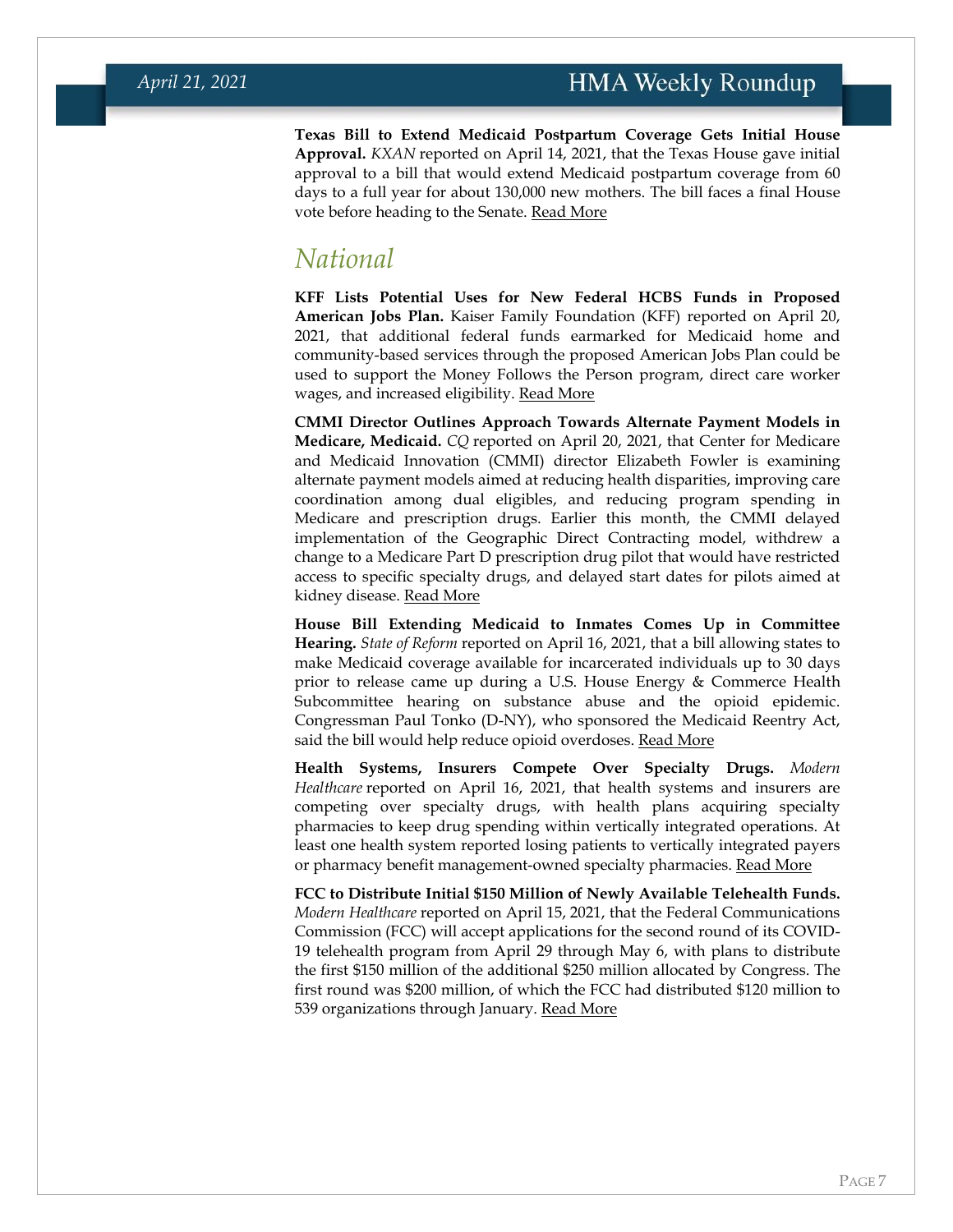**CMS Issues Guidance to Ensure Consumer Access to Pricing Data Under Transparency Rule.** *Modern Healthcare* reported on April 14, 2021, that the Centers for Medicare & Medicaid Services (CMS) issued price transparency rule guidance, requiring health plans to provide files in machine-readable formats readily available to the public. The guidance comes after an investigation revealed that many hospital pricing websites were making it difficult for consumers to find pricing information. The price transparency rule will require nearly all health plans to publicly disclose in-network and out-ofnetwork rates that payers negotiate with providers by January 1, 2022. Read [More](https://www.modernhealthcare.com/finance/cms-issues-new-guidance-enforce-price-transparency-rule)

**Medicare Part D Drug Spending is Dominated by Few, Costly Drugs, Study Finds.** *Modern Healthcare* reported on April 19, 2021, that 250 Medicare Part D drugs, each with one manufacturer and no competitors, accounted for 60 percent of total Part D drug spending in 2019, according to a study by Kaiser Family Foundation. Fifty Medicare Part B drugs, each with one manufacturer and no competitors, accounted for 80 percent of total Part B drug spending. Medicare Part D covers about 3,500 products and Part B covers more than 500. The study recommends lawmakers set fair, lower prices for these drugs. [Read](https://www.modernhealthcare.com/healthcare-economics/10-prescription-drugs-make-up-majority-medicare-drug-spending-study-finds)  [More](https://www.modernhealthcare.com/healthcare-economics/10-prescription-drugs-make-up-majority-medicare-drug-spending-study-finds)

**Medicare Providers Seek Continuation of Telehealth Payment Parity.** *Modern Healthcare* reported on April 16, 2021, that Medicare providers are pressuring Congress to maintain payment parity between telehealth services and inperson visits after the public health emergency ends. Payers view telehealth as an opportunity to further value-based care. [Read More](https://www.modernhealthcare.com/payment/payers-providers-clash-over-telehealth-reimbursement-congress-mulls-changes)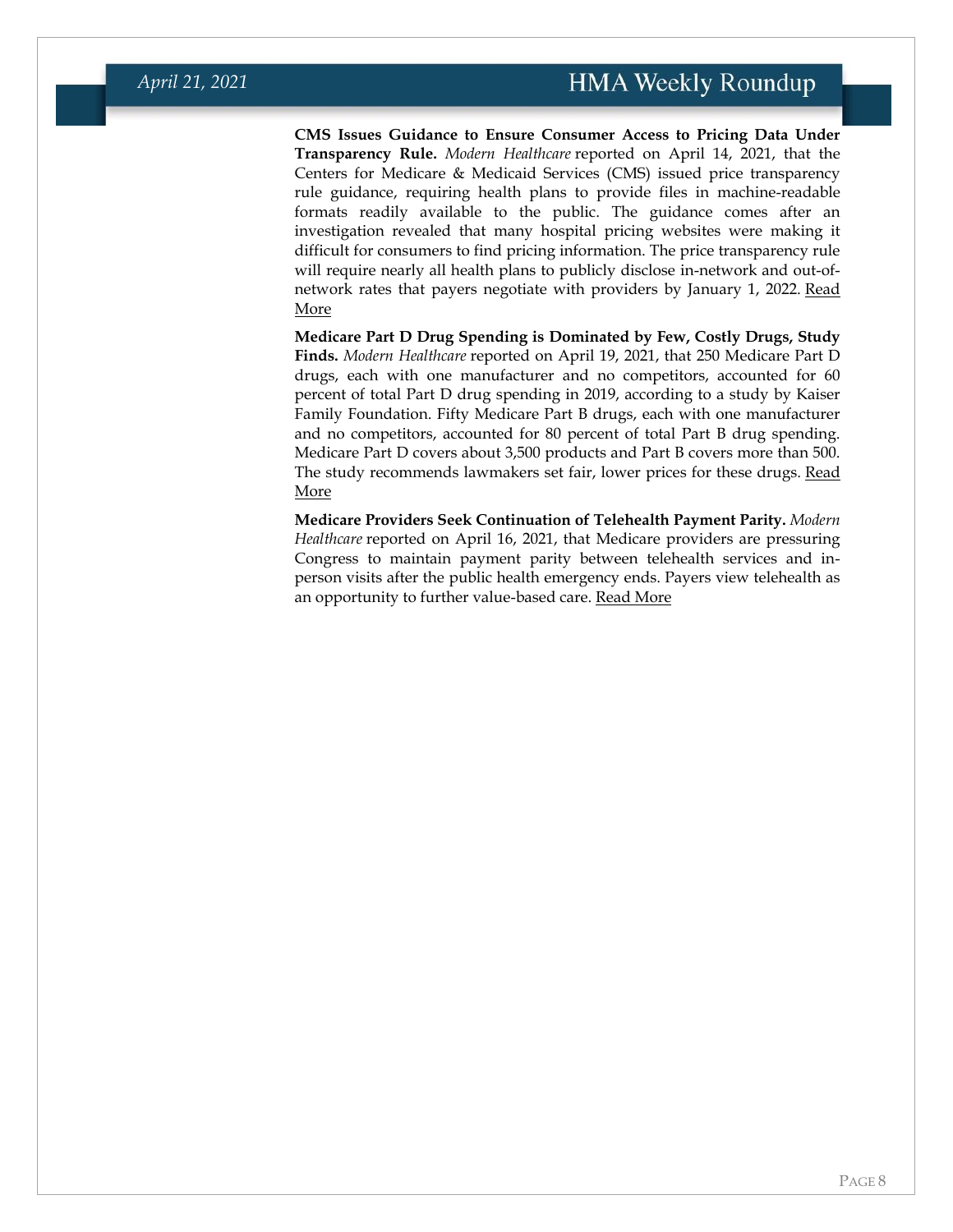<span id="page-8-0"></span>

### **INDUSTRY NEWS**

**Amedisys To Gain 31,000 Medicare Home Health Patients in North Carolina.**  *Modern Healthcare* reported on April 14, 2021, that Louisiana-based home health and hospice provider Amedisys will add 31,000 Medicare and Medicare Advantage patients in the Randolph County, NC area, after signing a definitive agreement to purchase certain regulatory rights. The deal is expected to close April 30. Amedisys currently serves more than 418,000 patients in 320 home health locations across 34 states. [Read More](https://www.modernhealthcare.com/post-acute-care/amedisys-expand-home-health-services-north-carolina)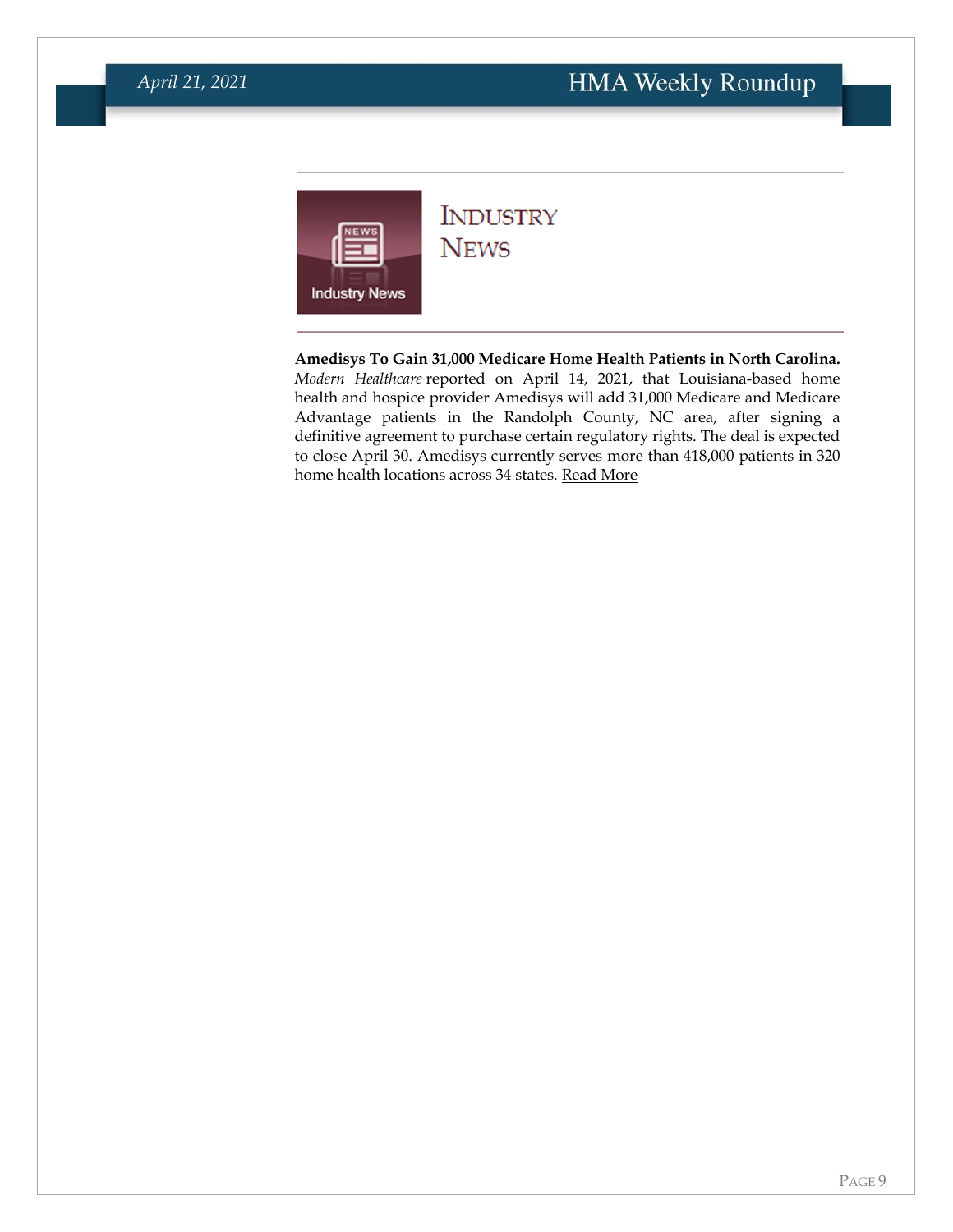# <span id="page-9-0"></span>HMA Weekly Roundup

# RFP CALENDAR

| Date                   | <b>State/Program</b>                                                              | <b>Event</b>         | <b>Beneficiaries</b> |
|------------------------|-----------------------------------------------------------------------------------|----------------------|----------------------|
| Spring 2021            | Louisiana                                                                         | <b>RFP Release</b>   | 1,550,000            |
| May 10, 2021           | Minnesota MA Families, Children; MinnesotaCare (metro)                            | Awards               | 548,000              |
| May 13, 2021           | Nevada                                                                            | <b>Proposals Due</b> | 600,000              |
| May 21, 2021           | North Dakota Expansion                                                            | <b>Awards</b>        | 19,800               |
| Summer 2021            | Rhode Island                                                                      | <b>RFP Release</b>   | 276,000              |
| June 11, 2021          | North Carolina - BH IDD Tailored Plans                                            | Awards               | <b>NA</b>            |
| Q2 2021                | <b>Tennessee</b>                                                                  | <b>RFP Release</b>   | 1,500,000            |
| July 1, 2021           | North Carolina - Phase 1 & 2                                                      | Implementation       | 1,500,000            |
| July 1, 2021           | <b>Missouri</b>                                                                   | <b>RFP Release</b>   | 756,000              |
| <b>July 1, 2021</b>    | <b>Hawaii Quest Integration</b>                                                   | Implementation       | 378,000              |
| <b>July 1, 2021</b>    | <b>Hawaii Community Care Services</b>                                             | Implementation       | 4,500                |
| August 2021            | <b>Texas STAR Health</b>                                                          | <b>RFP Release</b>   | 36,500               |
| September 7, 2021      | Nevada                                                                            | Awards               | 600,000              |
| October 2021           | Minnesota Seniors and Special Needs BasicCare                                     | <b>RFP Release</b>   | 120,000              |
|                        | Oklahoma                                                                          | Implementation       | 742,000              |
| October 1, 2021        |                                                                                   | Awards               |                      |
| November 2021          | <b>Missouri</b>                                                                   |                      | 756,000              |
|                        | California Two Plan Commercial - Alameda, Contra Costa, Fresno,                   |                      |                      |
| Late 2021              | Kern, Kings, Los Angeles, Madera, Riverside, San Bernardino, Santa                | <b>RFP Release</b>   | 1,640,000            |
|                        | Clara, San Francisco, San Joaquin, Stanislaus, and Tulare                         |                      |                      |
| Late 2021              | California GMC - Sacramento, San Diego                                            | <b>RFP Release</b>   | 1,091,000            |
| <b>Late 2021</b>       | California Imperial                                                               | <b>RFP Release</b>   | 75,000               |
|                        | California Regional - Alpine, Amador, Butte, Calaveras, Colusa, El                |                      |                      |
| Late 2021              | Dorado, Glenn, Inyo, Mariposa, Mono, Nevada, Placer, Plumas,                      | <b>RFP Release</b>   | 286,000              |
|                        | Sierra, Sutter, Tehama, Tuolumne, Yuba                                            |                      |                      |
| <b>Late 2021</b>       | California San Benito                                                             | <b>RFP Release</b>   | 7,600                |
| January 2022           | Minnesota MA Families and Children, MinnesotaCare                                 | <b>RFP Release</b>   | 543,000              |
| January 1, 2022        | Minnesota MA Families, Children; MinnesotaCare (metro)                            | Implementation       | 548,000              |
| <b>January 1, 2022</b> | Nevada                                                                            | Implementation       | 600,000              |
| January 1, 2022        | Massachusetts One Care (Duals Demo)                                               | Implementation       | 150,000              |
| January 1, 2022        | North Dakota Expansion                                                            | Implementation       | 19,800               |
| <b>January 5, 2022</b> | Ohio                                                                              | Implementation       | 2,450,000            |
| February 2022          | <b>Texas STAR Health</b>                                                          | Awards               | 36,500               |
| July 1, 2022           | Rhode Island                                                                      | Implementation       | 276,000              |
| July 1, 2022           | North Carolina - BH IDD Tailored Plans                                            | Implementation       | <b>NA</b>            |
| July 1, 2022           | <b>Missouri</b>                                                                   | Implementation       | 756.000              |
| Q2 2022                | <b>Texas STAR+PLUS</b>                                                            | <b>RFP Release</b>   | 538,000              |
|                        |                                                                                   |                      |                      |
|                        | California Two Plan Commercial - Alameda, Contra Costa, Fresno,                   |                      |                      |
| Early 2022 - Mid 2022  | Kern, Kings, Los Angeles, Madera, Riverside, San Bernardino, Santa Awards         |                      | 1,640,000            |
|                        | Clara, San Francisco, San Joaquin, Stanislaus, and Tulare                         |                      |                      |
| Early 2022 - Mid 2022  | California GMC - Sacramento, San Diego                                            | Awards               | 1,091,000            |
| Early 2022 - Mid 2022  | California Imperial                                                               | Awards               | 75,000               |
|                        | California Regional - Alpine, Amador, Butte, Calaveras, Colusa, El                |                      |                      |
| Early 2022 - Mid 2022  | Dorado, Glenn, Inyo, Mariposa, Mono, Nevada, Placer, Plumas,                      | Awards               | 286,000              |
|                        | Sierra, Sutter, Tehama, Tuolumne, Yuba                                            |                      |                      |
| Early 2022 - Mid 2022  | California San Benito                                                             | Awards               | 7,600                |
| Q3 2022                | <b>Texas STAR+PLUS</b>                                                            | Awards               | 538.000              |
| January 1, 2023        | Minnesota MA Families and Children, MinnesotaCare                                 | Implementation       | 543,000              |
| Q1 2023                | <b>Texas STAR &amp; CHIP</b>                                                      | <b>RFP Release</b>   | 3,700,000            |
| Q2 2023                | <b>Texas STAR &amp; CHIP</b>                                                      | Awards               | 3,700,000            |
| Q3 2023                | <b>Texas STAR Kids</b>                                                            | <b>RFP Release</b>   | 166,000              |
| Q4 2023                | <b>Texas STAR Kids</b>                                                            | Awards               | 166,000              |
| Q4 2023                | <b>Texas STAR Health</b>                                                          | Implementation       | 36,500               |
|                        |                                                                                   |                      |                      |
|                        | California Two Plan Commercial - Alameda, Contra Costa, Fresno,                   |                      |                      |
| January 2024           | Kern, Kings, Los Angeles, Madera, Riverside, San Bernardino, Santa Implementation |                      | 1,640,000            |
|                        | Clara, San Francisco, San Joaquin, Stanislaus, and Tulare                         |                      |                      |
|                        |                                                                                   |                      |                      |
| January 2024           | California GMC - Sacramento, San Diego                                            | Implementation       | 1,091,000            |
| January 2024           | California Imperial                                                               | Implementation       | 75,000               |
|                        | California Regional - Alpine, Amador, Butte, Calaveras, Colusa, El                |                      |                      |
| January 2024           | Dorado, Glenn, Inyo, Mariposa, Mono, Nevada, Placer, Plumas,                      | Implementation       | 286,000              |
|                        | Sierra, Sutter, Tehama, Tuolumne, Yuba                                            |                      |                      |
| January 2024           | California San Benito                                                             | Implementation       | 7,600                |
| Q1 2024                | <b>Texas STAR+PLUS</b>                                                            | Implementation       | 538,000              |
| Q4 2024                | <b>Texas STAR &amp; CHIP</b>                                                      | Implementation       | 3,700,000            |
| Q2 2025                | <b>Texas STAR Kids</b>                                                            | Implementation       | 166,000              |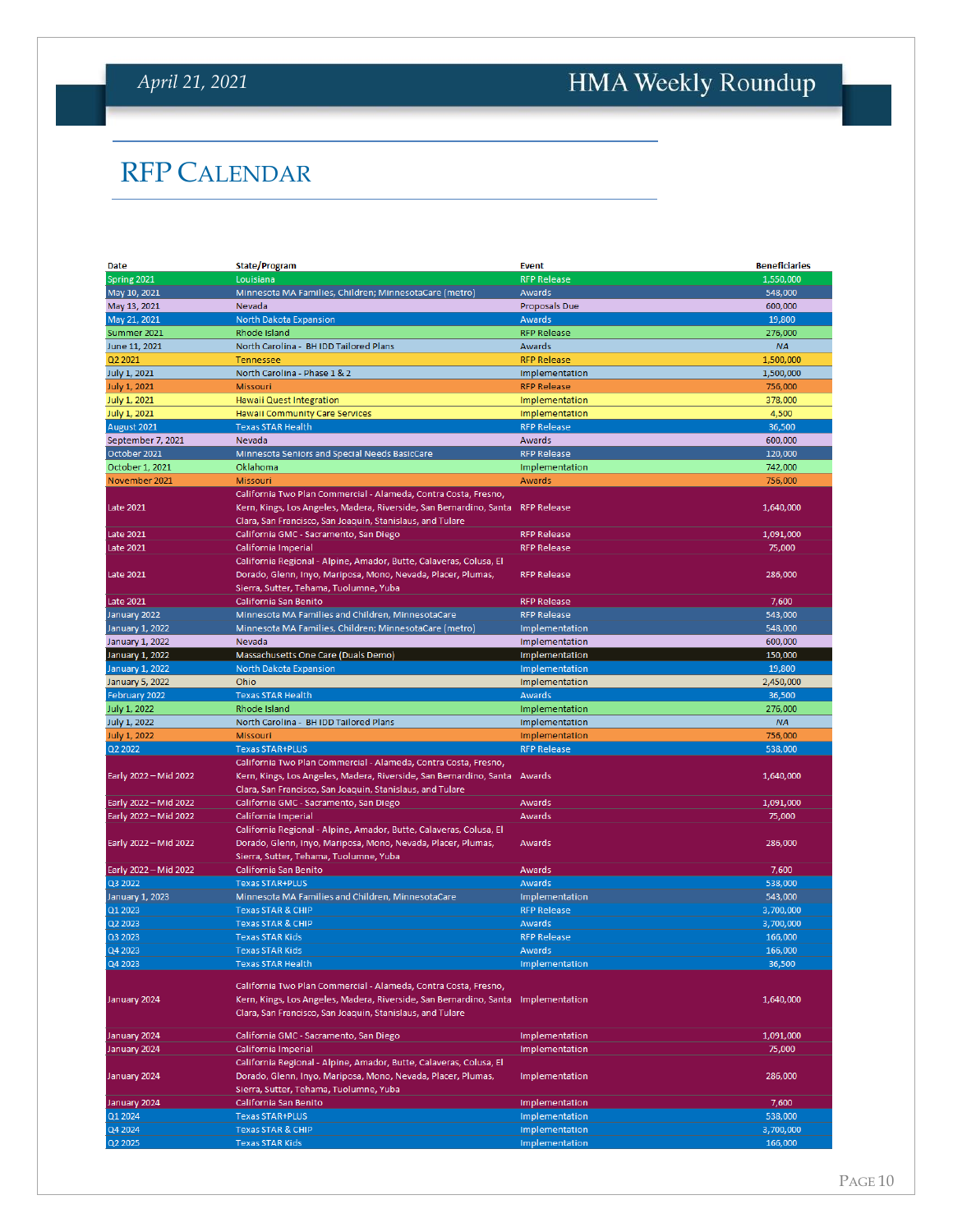# COMPANY ANNOUNCEMENTS

**[30-Day Hospital Readmission Rate: A Flawed but Important Metric](https://info.mcg.com/white-paper-30-day-readmission-rate.html?utm_medium=membership&utm_source=hma&utm_campaign=wp-2021-readmission-rate)**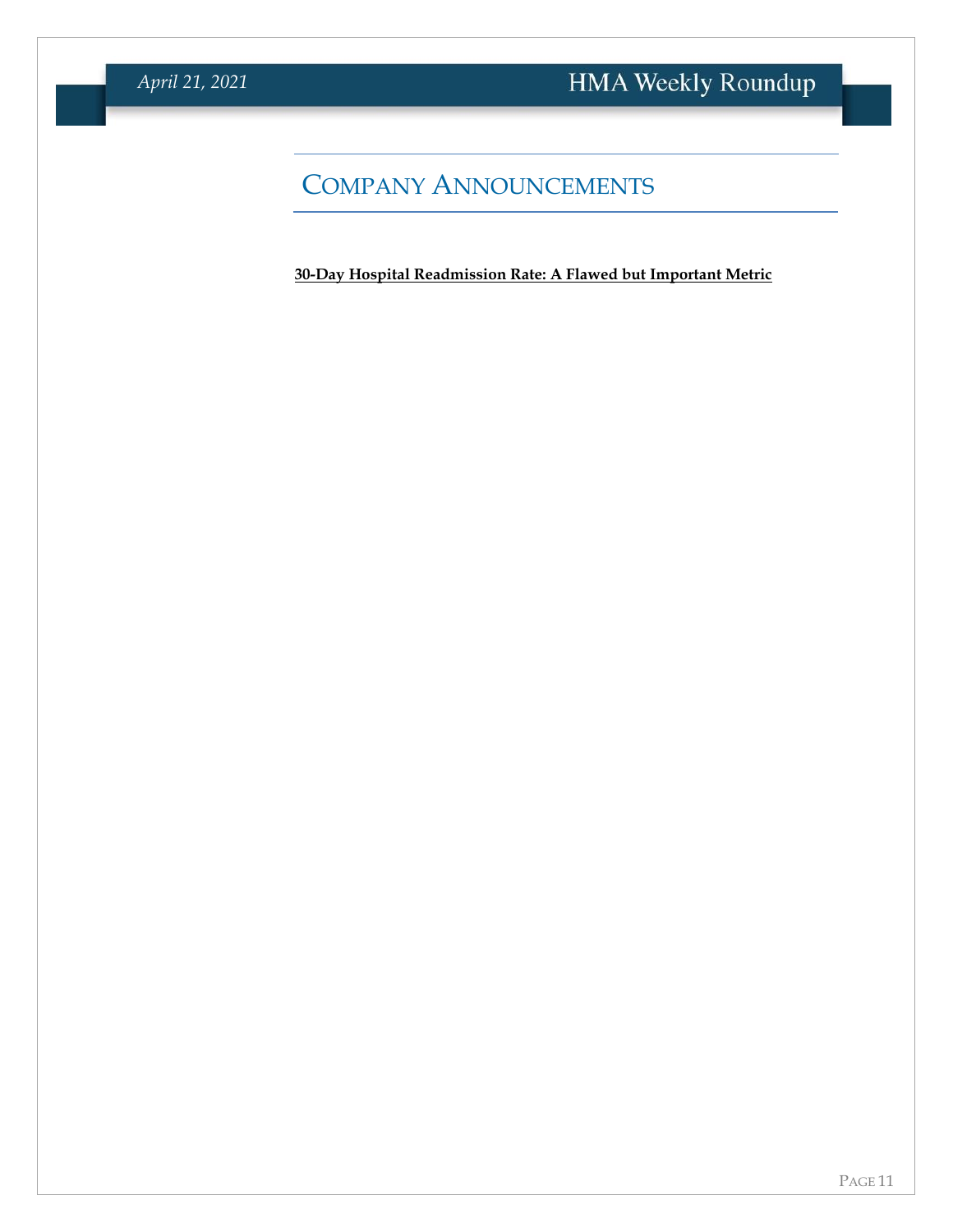### HMA WELCOMES

#### <span id="page-11-0"></span>**Christina Altmayer – Principal**

Christina Altmayer is a senior executive with vast experience and success leading public agencies dedicated to early childhood. Her work has focused on policy and system changes to better serve the needs of children in both the healthcare and early education spaces.

She joins HMA after leading high-impact efforts to implement and expand maternal and pediatric early intervention services as the senior vice president of the Center for Children and Family Impact for First 5 LA. In this capacity she oversaw over \$90 million in programmatic investments focused on family supports, community engagement, early care and education, and health systems with a focus on policy and systems change. She led the development of First 5 LA's 2020-28 Strategic Plan and pioneered innovative financing strategies to sustain priority maternal and child interventions, including partnerships with Medi-Cal managed care organizations.

Previously, Christina served as executive director of First 5 Orange County where she led the organization through a comprehensive strategic planning and implementation process and oversaw an annual program portfolio of \$35 million. She led several high impact efforts, including initiatives related to developmental screening and early intervention, kindergarten readiness, and oral health and innovative financing strategies to sustain important services for children and families. Christina worked closely with CalOptima, Children's Hospital of Orange County and community organizations to implement innovative financing strategies to support early childhood investments.

A seasoned consultant, she helmed her own management consulting organization helping non-profit, public, and private organizations with longterm financial planning, strategy development, program design and implementation, performance management, and evaluation. Christina launched her career in consulting at Ernst & Young, serving as a senior manager supporting public and private clients. During her consulting tenure, she was the author of multiple articles on performance-based management and was a frequent instructor and presenter on this topic.

Christina earned a Bachelor of Arts degree in government and politics and a Master of Arts in public administration from St. John's University in New York.

#### **Aaron Tripp – Senior Consultant**

Working across all areas of government and in varied agencies, Aaron Tripp has focused his career on making communities better places to grow older. He is a social scientist who has partnered with private organizations, government agencies, and policymakers to improve programs and policies as well as focusing on Medicaid, Medicare, and programs designed for the aging.

Before joining HMA, he served in leadership positions with LeadingAge, which represents non-profit organizations focused on serving aging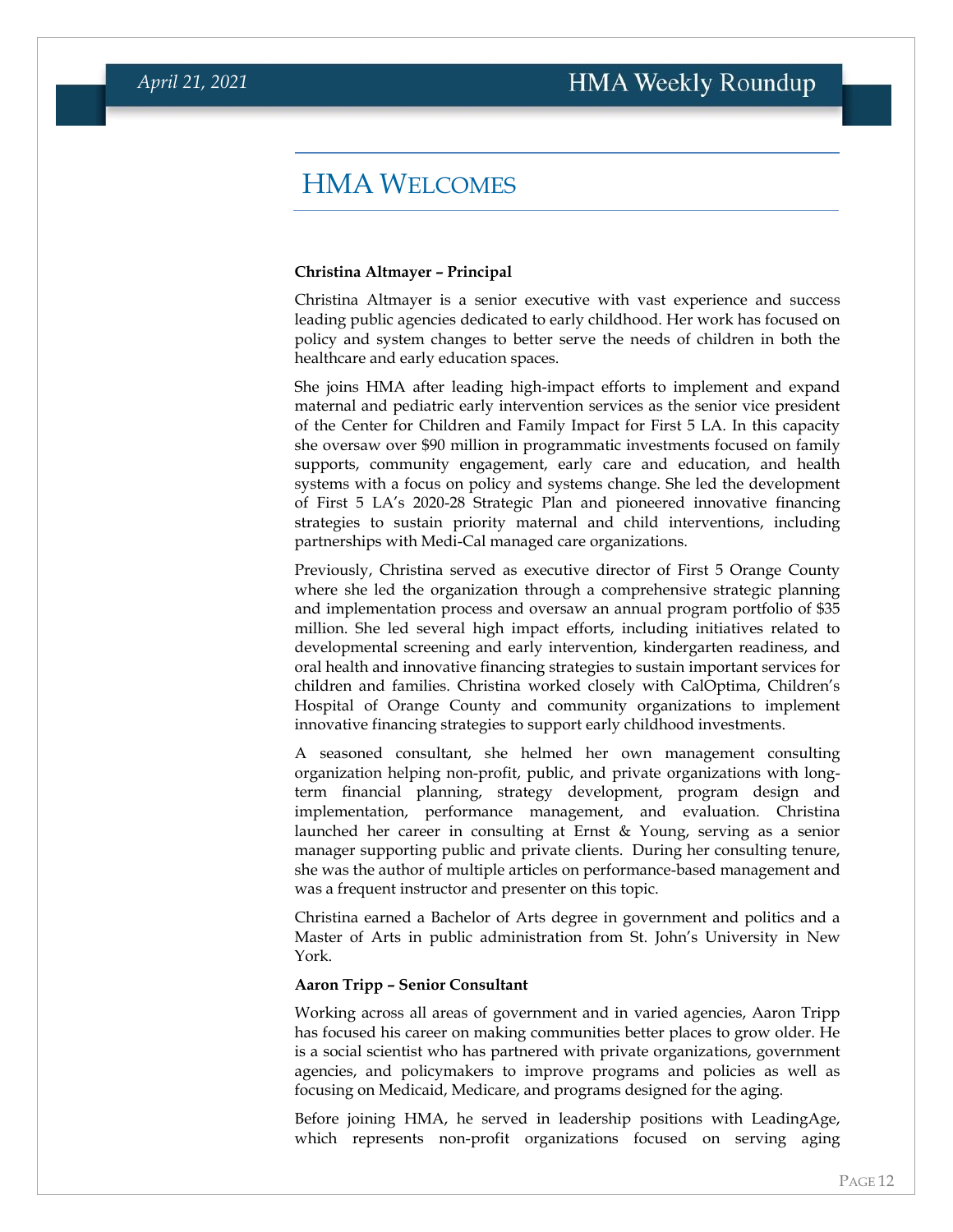Americans. His work there included providing strategic leadership for payment policy, long-term services and supports (LTSS), aging services and emerging models of healthcare service delivery. Most recently, his work has focused on Medicare post-acute care payment reforms, their impact on healthcare providers, and related effects for state Medicaid programs.

An adept policy analyst, Aaron has provided program evaluation, data analysis and policy support for Medicaid and other publicly funded programs in multiple states as well as coordinated evaluations, prepared LTSS reports and coordinated evaluations for programs and partners.

He has worked to address challenges related to the porous boundaries between federal and state health policy, places where Medicare and Medicaid policy created unintended issues. Additionally, he works to address the continuum challenges and opportunities across post-acute, long-term care, and end-of-life service delivery and payment policy.

Aaron earned a Bachelor of Science in health sciences from Utica College, a Master of Social Work in community organizing, planning, policy and administration from Syracuse University and is a PhD candidate in public policy, evaluation and analytical methods at the University of Maryland, Baltimore County. He has written and contributed to various reports, articles and publications on aging, long-term care and associated costs and coverage.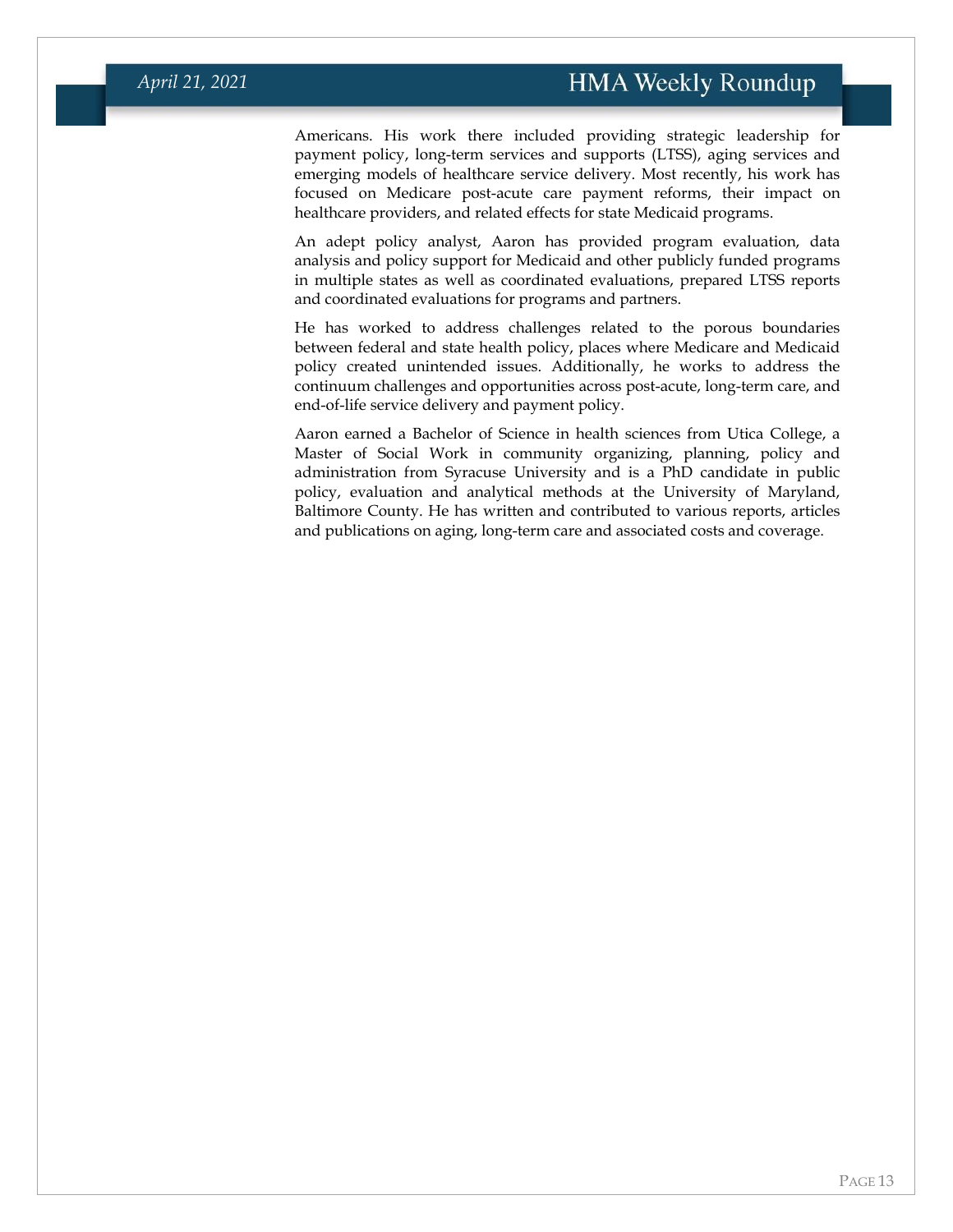# HMA NEWS

### <span id="page-13-0"></span>New this week on HMA Information Services (HMAIS)**:**

### **Medicaid Data**

- Illinois Dual Demo Enrollment is Down 2%, Feb-21 Data
- Illinois Dual Demo Enrollment is Down 4.4%, Jan-21 Data
- Illinois Medicaid Managed Care Enrollment is Up 1.3%, Feb-21 Data
- Mississippi Medicaid Managed Care Enrollment is Up 2.1%, Mar-21 Data
- Oregon Medicaid Managed Care Enrollment is Up 2.8%, Feb-21 Data
- Utah Medicaid Managed Care Enrollment is Up 7.3%, Apr-21 Data

#### **Public Documents:**

*Medicaid RFPs, RFIs, and Contracts:*

- Arizona AHCCCS External Quality Review Organization (EQRO) RFP and Proposal, 2018
- Georgia Medicaid Non-Emergency Medical Transportation (NEMT) Services RFP, Apr-21
- Minnesota Medicaid Managed Care Model Contracts, 2021
- Minnesota Medicaid Managed Care Organization (MCO) Contracts, 2021
- New Jersey Releases Medicaid Behavioral Health Stabilization Homes RFP
- Ohio Medicaid OhioRISE Plan RFA, Responses, Scoring, and Award, 2020- 21

#### *Medicaid Program Reports, Data and Updates:*

- California CalAIM 1115 Waiver and Related Documents, Apr-21
- Delaware Benchmark Trend Report FY 2019
- Delaware Diamond State Health Plan (DSHP) and Substance Use Disorder (SUD) Waivers Evaluation Design Plans, Apr-21
- Georgia DCH Proposed Quality Strategic Plan, 2021-23
- Minnesota Managed Care Consumer Experience Survey Summary Reports, 2015-20
- Minnesota Managed Care HEDIS Reports, 2016-20
- Minnesota Medicaid Managed Care Quality Assurance Reports, 2017-20
- Ohio OBM Monthly Financial Reports, 2021
- Ohio OhioRISE Advisory Council Meeting Materials, 2020-21
- Pennsylvania OVR MLTSS Subcommittee Meeting Materials, Apr-21
- Tennessee TennCare III 1115 Waiver Documents, 2020-21
- Texas 1115 Medicaid Transformation Waiver Documents, 2017-21

A subscription to HMA Information Services puts a world of Medicaid information at your fingertips, dramatically simplifying market research for strategic planning in healthcare services. An HMAIS subscription includes:

- State-by-state overviews and analysis of latest data for enrollment, market share, financial performance, utilization metrics and RFPs
- Downloadable ready-to-use charts and graphs
- Excel data packages
- RFP calendar

If you're interested in becoming an HMAIS subscriber, contact Carl Mercurio at [cmercurio@healthmanagement.com.](mailto:cmercurio@healthmanagement.com)